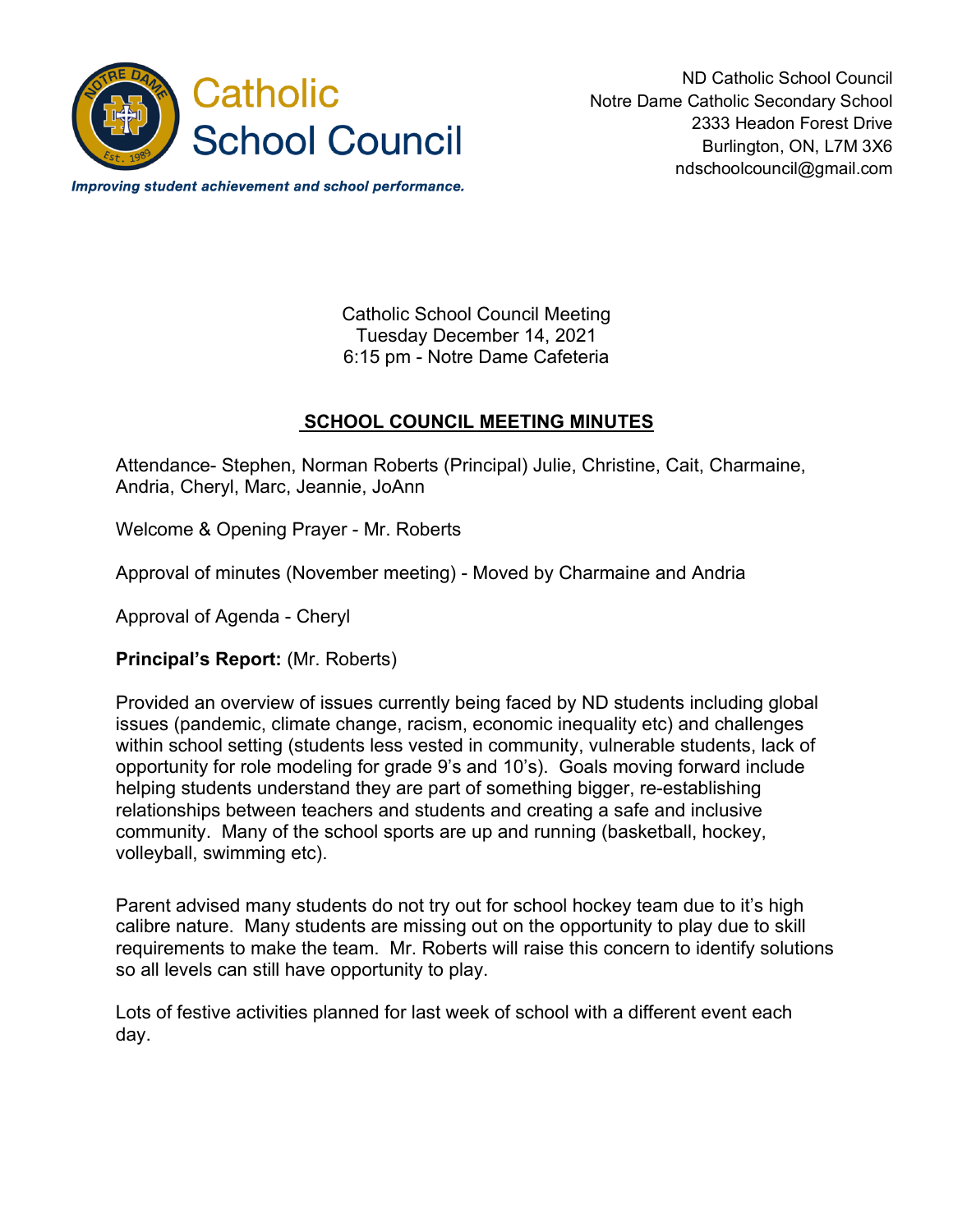

ND cares was a very successful campaign this year. Winter Woolies: ND's donations of winter apparel were given to St. Vincent de Paul and outfitted 150 families with coats, scarfs and mitts.

## **Items Raised:**

When will cafeteria reopen? Mr. Roberts advised they are hopeful will reopen in the New Year but no specific date available. Although ND cleared to reopen cafeteria, the company that handles this is experiencing a staffing shortage therefore unable to operationalize at this time.

Suggestion raised to utilize hospitality students to provide lunch once per week.

Graduation venue has been booked for June 28, 2022 for 2022 graduates (grade  $12's$ ).

Cheryl wanted to acknowledge the football team's coaches, teachers, volunteers and student coaches for their outstanding efforts and time to make this year's football season happen. This goes for many of the other teams that have come together since September as a result of the extra work from teachers.

EQAO testing update - results will be given in January 2022 indicating whether student was successful, it will not be a detailed report with results.

When are school photos retakes? Scheduled for February. Mr. Roberts will follow up with exact date

**PRO Grant Update** – (Christine). Council for the 3 schools (ND, Assumption, Corpus Christi) have agreed to move forward with their plan. Still seeking councils' suggestions for speakers. Mental health aspect. Also requesting increase in budget for this event as speakers run approximately \$650 and ND's current budget is \$500. Issue raised that the funds for this event should be used by March 2022 however can this date be extended if unable to hold the seminar by March. Response was yes it can be extended. Request made by the 3 councils to have principals join at the next meeting on January 13, 2022 to assist in determining suitable speakers. Tentative date in February for first seminar- in-person being suggested to achieve highest participation and impact. Committee seeking a few more council volunteers to join this initiative. Please let Christine know if able to volunteer.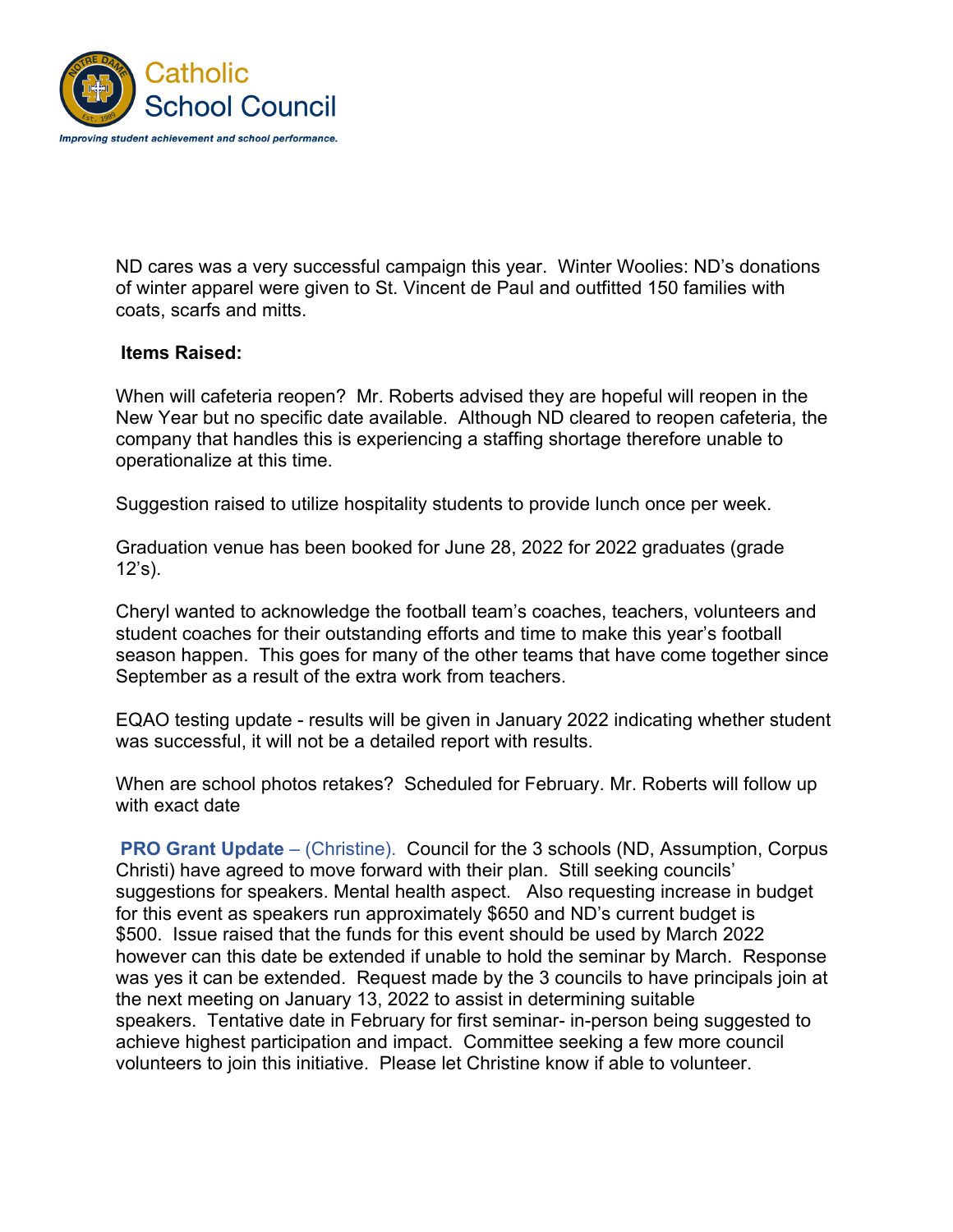

## **Reports from Leads:**

Events & Fundraising – Christine - Communication on fund raising (Cobbs and Little Caesars) has gone out. Another will go out this week. Little Caesar's fundraiser ends Dec. 18/21, hasn't been as successful as hoped. Mabel Labels and Cobbs will run for the year.

Communications – Julie -some confusion noted on Facebook regarding last school day before Christmas break. Mr. Roberts advised December 17, 2021 is the last day, will be an instructional day however historically high absence rate that day.

Suggestion to create a list of available resources in the community for students and parents. Agreed and this is inline with the topics for the upcoming speaker series and ensuring the available resources are shared with parents for their awareness.

Parish Update - Mr. Roberts - Father Gregory will be attending school once/month to be part of our school community.

OAPCE: Cait - completed the New2Role. Advised council there are a number of recommended speakers which have been used in the past (and vetted) that may assist in speaker selection for the speaker series.

Community Update: Marc - Discussed inequality financial divide and the significant need within our community. However, there is help and resources available. Tapping into those resources can be difficult to navigate and utilize when in need. School social worker and CYC can assist parents. Knights of Columbus offers help to community. Halton 311 etc.

Suggestion to include a list of these community resources for the minutes – Marc/Jeannie to provide an update of these resources for next month's meeting.

Treasurer's Report: Jeannie - no updates to report at this time.

Chaplan's report – absent

**New Business**: None